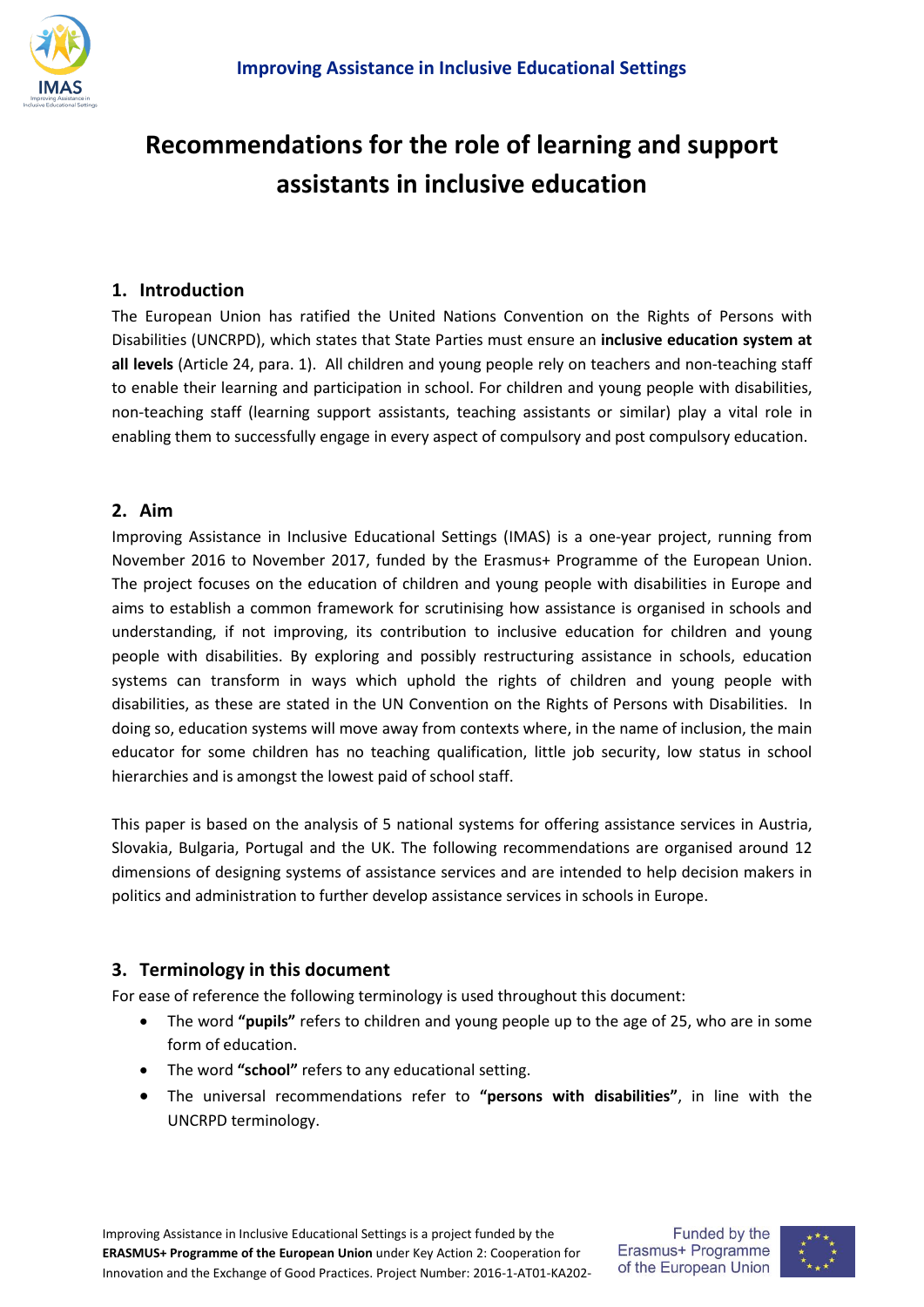

### **4. Recommendations**

| <b>Dimension</b>                     | <b>Universal recommendations</b>                                                                                                                                                                                                                                                                                                                                                                                                                                                                                                                                                                                                                                                                                                                                                                | <b>Link to UNCRPD</b><br>Article 24 para.1<br>States Parties shall ensure an<br>inclusive education system at all<br>levels.                                                                                                                                                                                                                                                                                                                                                                                                                                                                                                                                      |
|--------------------------------------|-------------------------------------------------------------------------------------------------------------------------------------------------------------------------------------------------------------------------------------------------------------------------------------------------------------------------------------------------------------------------------------------------------------------------------------------------------------------------------------------------------------------------------------------------------------------------------------------------------------------------------------------------------------------------------------------------------------------------------------------------------------------------------------------------|-------------------------------------------------------------------------------------------------------------------------------------------------------------------------------------------------------------------------------------------------------------------------------------------------------------------------------------------------------------------------------------------------------------------------------------------------------------------------------------------------------------------------------------------------------------------------------------------------------------------------------------------------------------------|
| <b>Legal</b><br>framework            | Law for assistance services in schools<br>A strong and clear legal framework is needed at<br>local, national and EU level, which is consistent<br>with the UN Convention on the Rights of Persons<br>with Disabilities (UN-CRPD). This should define the<br>role of assistance services (performance<br>description) within an inclusive educational system<br>and clearly articulate the necessity to establish and<br>maintain assistance services throughout all levels<br>of education, from preschool to university.<br>Laws need to: a) clarify the right of children and<br>young people with disabilities to inclusive<br>education; and b) describe how this should be<br>done.                                                                                                        | <b>General Comment no.4, Section</b><br>V, para.62<br>States parties, at every level,<br>must implement or introduce<br>legislation based on the human<br>rights model of disability that<br>fully complies with article 24.<br><b>General Comment no.4, Section</b><br>V, para.63<br>A comprehensive and<br>coordinated legislative and policy<br>framework for inclusive<br>education must be introduced<br>() Key elements will include: ()<br>The clear statement, in all<br>legislation with the potential to<br>have an impact on inclusive<br>education, that inclusion is a<br>concrete goal;                                                             |
| <b>Financial</b><br><b>Framework</b> | <b>Funds available</b><br>Resources for assistance services, whether from<br>federal, local or regional budgets, have to be<br>available so that every pupil who needs assistance<br>in every school has equal access to the service.<br><b>Funds for all</b><br>Every school needs dedicated resources for<br>supporting the learning and development of all<br>pupils in school.<br><b>Additional funds for some</b><br>If pupils need assistance which is different from<br>and additional to what is ordinarily provided for all<br>pupils, adequate funds should be available for this<br>too.<br><b>Assessment independent of provision</b><br>The amount and type of resources should be<br>decided by an independent institution, not by<br>the provider of the support service, on the | General Comment no.4,<br>Introduction, para.4<br>Barriers that impede access to<br>inclusive education for persons<br>with disabilities can be attributed<br>to multiple factors, including:<br>(f) Inappropriate and inadequate<br>funding mechanisms to provide<br>incentives and reasonable<br>accommodations for the<br>inclusion of students with<br>disabilities, interministerial<br>coordination, support and<br>sustainability;<br><b>General Comment no.4, Section</b><br>V, para.63 (f)<br>The introduction of<br>comprehensive quality standards<br>for inclusive education and<br>disability-inclusive monitoring<br>mechanisms to track progress in |

Improving Assistance in Inclusive Educational Settings is a project funded by the **ERASMUS+ Programme of the European Union** under Key Action 2: Cooperation for Innovation and the Exchange of Good Practices. Project Number: 2016-1-AT01-KA202Funded by the<br>Erasmus+ Programme of the European Union

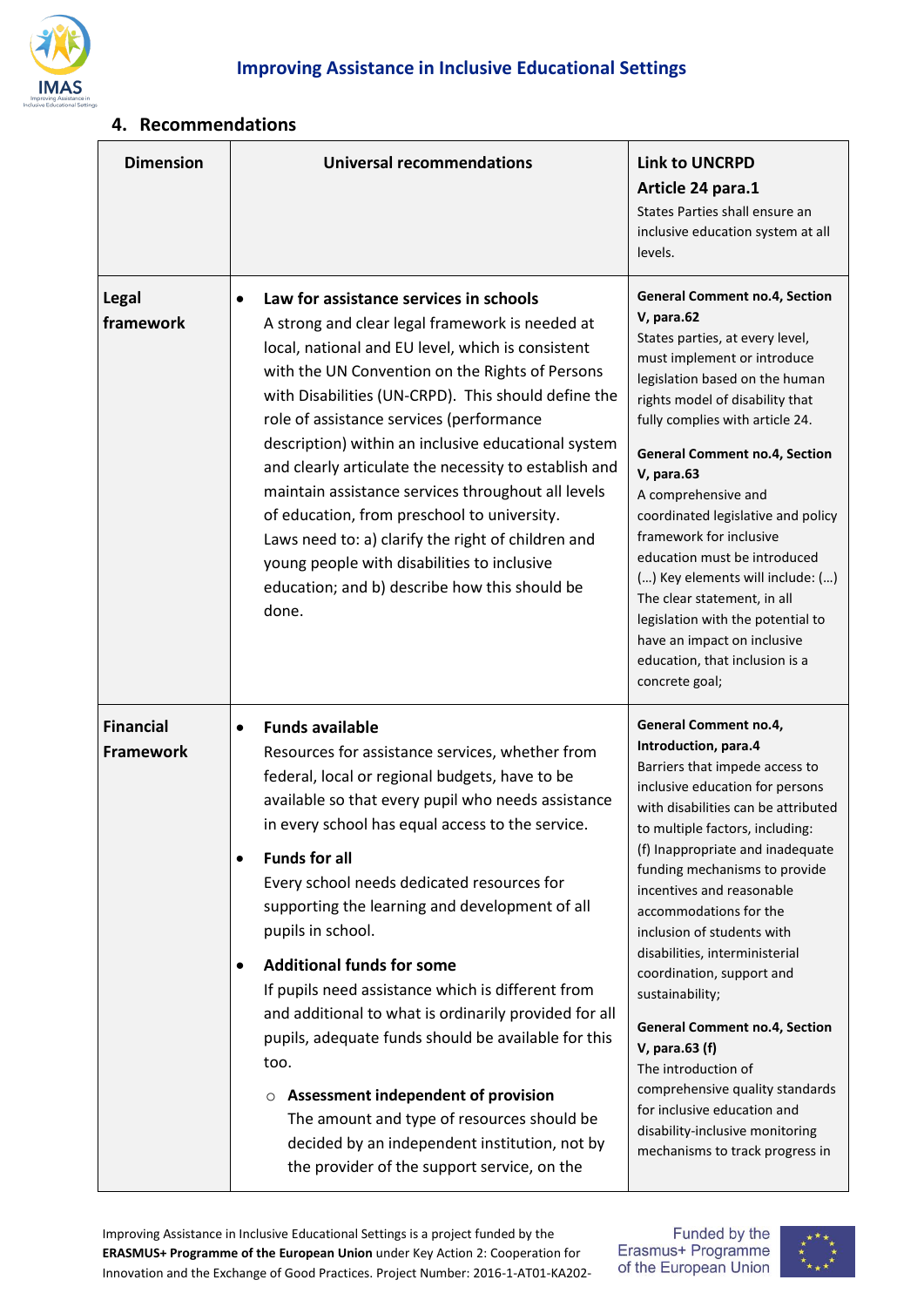

|                                              | basis of clear and binding statutory guidance.<br><b>Timeframe</b><br>$\circ$<br>Such decisions should be taken within a<br>timeframe consistent with statutory guidance,<br>or emergency procedures put in place until a<br>considered position is reached.<br><b>Remuneration of assistants</b><br>In determining remuneration, special<br>consideration should be given to all duties of<br>assistants: the main focus is working with pupils<br>but additional time should be allocated for<br>preparation, supervision, liaison with other staff,<br>participation at relevant meetings, etc.                                                                                                                                                                                                                                                                                                                                                                                                                                                                        | implementation at all levels and<br>ensure that policies and<br>programmes are implemented<br>and backed by the requisite<br>investment;<br><b>General Comment no.4, Section</b><br>V, para.69<br>States parties must commit<br>sufficient financial and human<br>resources throughout the<br>development of an education<br>sector plan and of cross-sectoral<br>plans to support the<br>implementation of inclusive<br>education, consistent with the<br>principle of progressive<br>realization.<br><b>General Comment no.4, Section</b><br><b>V</b> , para.70<br>The Committee urges States                                                                                                                                              |
|----------------------------------------------|---------------------------------------------------------------------------------------------------------------------------------------------------------------------------------------------------------------------------------------------------------------------------------------------------------------------------------------------------------------------------------------------------------------------------------------------------------------------------------------------------------------------------------------------------------------------------------------------------------------------------------------------------------------------------------------------------------------------------------------------------------------------------------------------------------------------------------------------------------------------------------------------------------------------------------------------------------------------------------------------------------------------------------------------------------------------------|----------------------------------------------------------------------------------------------------------------------------------------------------------------------------------------------------------------------------------------------------------------------------------------------------------------------------------------------------------------------------------------------------------------------------------------------------------------------------------------------------------------------------------------------------------------------------------------------------------------------------------------------------------------------------------------------------------------------------------------------|
|                                              |                                                                                                                                                                                                                                                                                                                                                                                                                                                                                                                                                                                                                                                                                                                                                                                                                                                                                                                                                                                                                                                                           | parties to transfer resources<br>from segregated to inclusive<br>environments.                                                                                                                                                                                                                                                                                                                                                                                                                                                                                                                                                                                                                                                               |
| Organization<br>and<br><b>Administration</b> | <b>External monitoring</b><br>$\bullet$<br>Independent monitoring boards (e.g. a local<br>arbitration committee) should be in place with a<br>remit to investigate concerns that the right of an<br>individual pupil to fully participate in school life is<br>threatened or breached. Such boards should be<br>local and education-specific, with the power to<br>mediate between conflicting positions. Parents,<br>teachers, assistants and pupils can appeal to these<br>boards for help. The members of such boards<br>should represent the relevant stakeholders of<br>inclusive educational systems (parents, teachers,<br>assistants, persons with disabilities etc.)<br>Who is the employer?<br>$\bullet$<br>Consideration should be given on whether<br>assistants are appointed directly by the school or<br>by an external agency. Benefits of assistants being<br>appointed by an organization outside of school<br>(e.g. employed by a social service provider or the<br>municipality) include: maintaining the<br>independence of the service and allowing | Article 33 para.1<br>States Parties, in accordance with<br>their system of organization, shall<br>designate one or more focal<br>points within government for<br>matters relating to the<br>implementation of the present<br>Convention, and shall give due<br>consideration to the<br>establishment or designation of a<br>coordination mechanism within<br>government to facilitate related<br>action in different sectors and at<br>different levels.<br>General Comment no.4,<br>Introduction, para.4<br>Barriers that impede access to<br>inclusive education for persons<br>with disabilities can be attributed<br>to multiple factors, including:<br>(g) Lack of legal remedies and<br>mechanisms to claim redress for<br>violations. |

Funded by the<br>Erasmus+ Programme<br>of the European Union

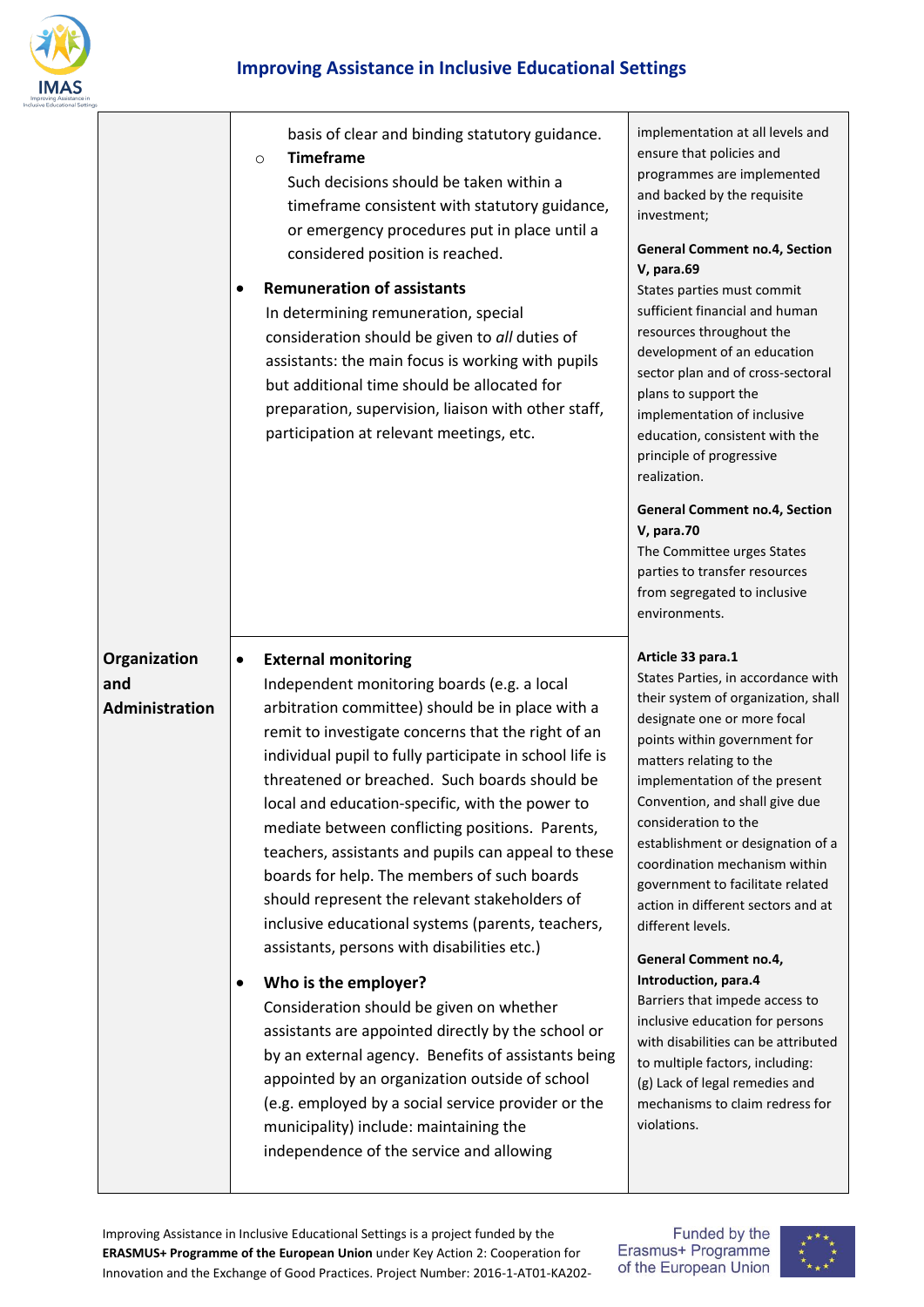

## **Improving Assistance in Inclusive Educational Settings**

|                                                            | assistants to advocate for every pupil's right to<br>participate in every aspect of school life. In this<br>case, a clarification of responsibilities between the<br>employer (e.g. social service provider) and school<br>is needed. The alternative, of assistants being<br>employed directly by the school, may bring the<br>benefit of a stronger and more cohesive staff<br>community.<br>Recruitment<br>$\bullet$<br>Because of the close and often intimate<br>relationship between assistants and pupils, parents<br>and pupils should be involved in the process of<br>recruiting assistants.                               | <b>General Comment no.4, Section</b><br><b>V, para.65</b><br>States parties must introduce<br>independent, effective,<br>accessible, transparent, safe and<br>enforceable complaints<br>mechanisms and legal remedies<br>in cases of violations of the right<br>to education.<br>General Comment no.4,<br>Introduction, para.7<br>States parties must consult with<br>and actively involve persons with<br>disabilities, including children<br>with disabilities, through their<br>representative organizations, in<br>all aspects of planning,<br>implementation, monitoring and<br>evaluation of inclusive education<br>policies. |
|------------------------------------------------------------|--------------------------------------------------------------------------------------------------------------------------------------------------------------------------------------------------------------------------------------------------------------------------------------------------------------------------------------------------------------------------------------------------------------------------------------------------------------------------------------------------------------------------------------------------------------------------------------------------------------------------------------|-------------------------------------------------------------------------------------------------------------------------------------------------------------------------------------------------------------------------------------------------------------------------------------------------------------------------------------------------------------------------------------------------------------------------------------------------------------------------------------------------------------------------------------------------------------------------------------------------------------------------------------|
| <b>Cooperation of</b><br>the assistant<br>with other staff | <b>Full participation</b><br>$\bullet$<br>Assistants should be seen by everyone as an<br>integral part of the school community. They<br>should be included in all school activities and all<br>relevant communication processes between<br>pupils, parents, teachers, external and internal<br>supporters etc.<br>Assistants should be integrated in the class<br>community; they should all work together as a<br>team with one another, with teachers, pupils and<br>their families. Everyone according to their role is<br>equally important.                                                                                     |                                                                                                                                                                                                                                                                                                                                                                                                                                                                                                                                                                                                                                     |
|                                                            | Position in school hierarchy<br>$\bullet$<br>In cases where it is felt that upholding a pupil's<br>individual right to participate in every aspect of<br>school life comes into conflict with the way<br>teaching and learning are organized in the school,<br>it is important that the pupil's voice, and that of<br>their allies and advocates, is heard. That is why<br>the position of assistants within the hierarchy of a<br>school should allow them to help the school<br>address this balance. At the same time it is very<br>important that the collaboration and cooperation<br>of school teaching and non-teaching staff |                                                                                                                                                                                                                                                                                                                                                                                                                                                                                                                                                                                                                                     |

Improving Assistance in Inclusive Educational Settings is a project funded by the **ERASMUS+ Programme of the European Union** under Key Action 2: Cooperation for Innovation and the Exchange of Good Practices. Project Number: 2016-1-AT01-KA202-

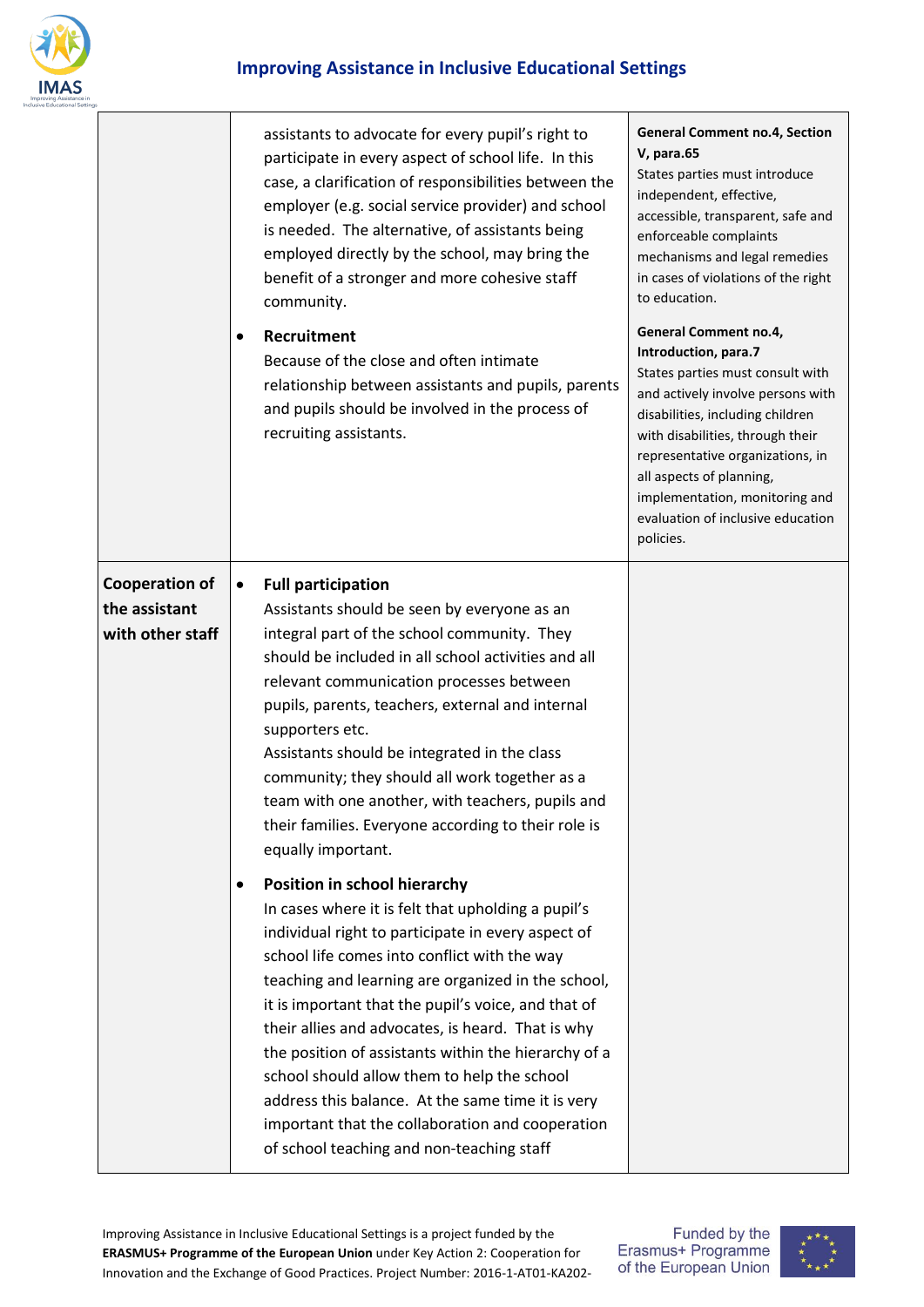

|                                          | (especially assistants of pupils with disabilities) is<br>well established, regardless of the job contract or<br>employment model of assistants.<br>Assistants should be part of the school community<br>and should be involved in the decision-making<br>process for relevant issues of school life.                                                                                                                                                                                                                                                                                                                                                                                                                                                                                                                                                                   |                                                                                                                                                                                                                                                                                                                                                                                                                                                                                                                                                   |
|------------------------------------------|-------------------------------------------------------------------------------------------------------------------------------------------------------------------------------------------------------------------------------------------------------------------------------------------------------------------------------------------------------------------------------------------------------------------------------------------------------------------------------------------------------------------------------------------------------------------------------------------------------------------------------------------------------------------------------------------------------------------------------------------------------------------------------------------------------------------------------------------------------------------------|---------------------------------------------------------------------------------------------------------------------------------------------------------------------------------------------------------------------------------------------------------------------------------------------------------------------------------------------------------------------------------------------------------------------------------------------------------------------------------------------------------------------------------------------------|
| <b>Target group</b><br>of the assistants | <b>Assistance for 100% of pupils</b><br>$\bullet$<br>Assistants should work with pupils from 0-25<br>years: from early intervention to finishing<br>University.<br>Assistants should see themselves responsible for<br>all individuals in class according to their needs, not<br>only for those already identified as having special<br>needs e.g. immigrants, talents etc.                                                                                                                                                                                                                                                                                                                                                                                                                                                                                             | Article 24 para.5<br>States Parties shall ensure that<br>persons with disabilities are able<br>to access general tertiary<br>education, vocational training,<br>adult education and lifelong<br>learning without discrimination<br>and on an equal basis with<br>others. To this end, States Parties<br>shall ensure that reasonable<br>accommodation is provided to<br>persons with disabilities.                                                                                                                                                |
| <b>Qualifications</b>                    | At European level<br>$\bullet$<br>Recommendations for qualification standards<br>according to European Qualification Framework<br>(EQF) criteria should be defined at European level.<br>These should refer to the established legal<br>framework (see above).<br>At national level<br>$\bullet$<br>Every country should set up standards for the<br>qualification of assistants, which should be<br>consistent with the European Union<br>recommendations when available. Countries<br>should also ensure that professional development<br>for active and future staff is available and<br>affordable.<br>At individual level<br>$\bullet$<br>The educational system has to offer a vocational<br>education and training and continuous<br>professional development for assistants. Assistants<br>should be encouraged and enabled to get the<br>qualification needed. | <b>General Comment no.4, Section</b><br>II, para.12<br>The core features of inclusive<br>education are: ()<br>(d) Supported teachers: all<br>teachers and other staff receive<br>the education and training they<br>need to give them the core<br>values and competencies to<br>accommodate inclusive learning<br>environments, which include<br>teachers with disabilities. An<br>inclusive culture provides an<br>accessible and supportive<br>environment that encourages<br>working through collaboration,<br>interaction and problem-solving |
| <b>Aims and tasks</b>                    | The aims and tasks of assistants should be in<br>accordance with the relevant qualification standards in<br>each country as well as with the assistants' legal status.                                                                                                                                                                                                                                                                                                                                                                                                                                                                                                                                                                                                                                                                                                  |                                                                                                                                                                                                                                                                                                                                                                                                                                                                                                                                                   |

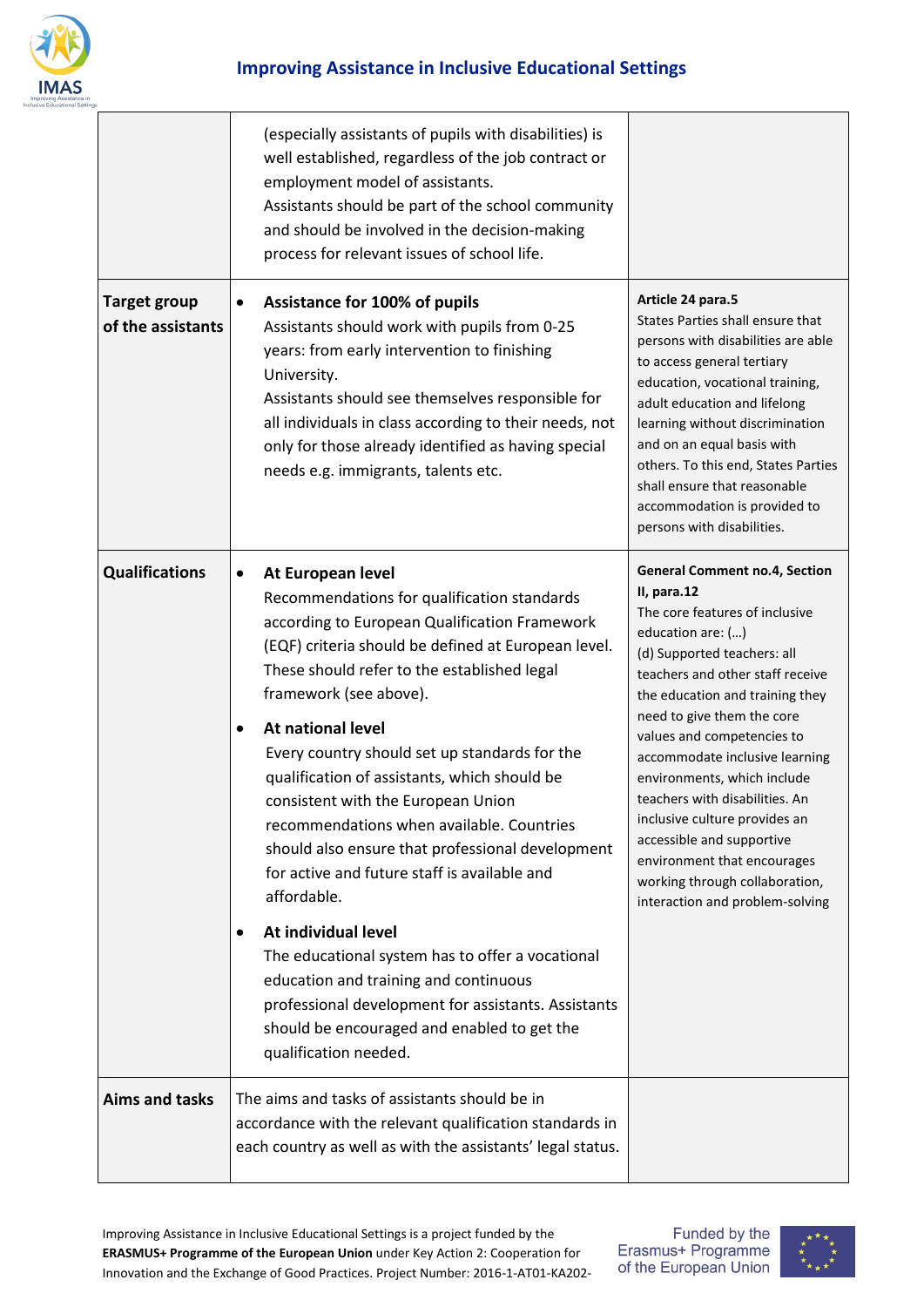

|                                 | pedagogical/learning<br>$\bullet$<br>o educational support with tasks in class, ideally<br>according to individual learning plans<br>o focus on learning support rather than on task-<br>completion<br>$\circ$ execute the tasks set up by the teacher in the<br>lesson plan<br>o developing resources in cooperation with<br>teachers                                                                                                                     | Article 24 para.2d<br>Persons with disabilities receive<br>the support required, within the<br>general education system, to<br>facilitate their effective<br>education                                                                                                                                     |
|---------------------------------|------------------------------------------------------------------------------------------------------------------------------------------------------------------------------------------------------------------------------------------------------------------------------------------------------------------------------------------------------------------------------------------------------------------------------------------------------------|------------------------------------------------------------------------------------------------------------------------------------------------------------------------------------------------------------------------------------------------------------------------------------------------------------|
|                                 | personal assistance<br>o medical support<br>o hygiene support<br>$\circ$ safety and orientation support<br>o feeding support<br>o emotional regulation<br>o personal programmes in cooperation with<br>therapists<br>social/emotional development<br>٠<br>o supporting independence<br>o enabling/structuring social allies<br>o interaction to make and keep friends<br>o graduated approaches to facilitate playing                                      | Article 24 para.2e<br>Effective individualized support<br>measures are provided in<br>environments that maximize<br>academic and social<br>development, consistent with the<br>goal of full inclusion.<br><b>General Comment no.4, Section</b>                                                             |
|                                 | interaction<br>$\circ$ anti-bullying<br>$\circ$ establishing the pupil's position as a valued<br>member of the school community<br>advocacy<br>$\circ$ being an ally<br>$\circ$ encouraging other pupils to act as allies<br>$\circ$ supporting the pupil to advocate for<br>themselves                                                                                                                                                                    | II, para.16<br>For article $24(1)$ (b) to be<br>implemented, education should<br>be directed to the development<br>of the personality, talents and<br>creativity of persons with<br>disabilities, as well as of their<br>mental, physical and<br>communicational abilities, to<br>their fullest potential. |
| <b>Access to</b><br>information | For the school community<br>$\bullet$<br>Schools should proactively inform the school<br>community about every aspect of diversity,<br>including different types of impairments, inclusive<br>approaches and the work of assistants.<br>For assistants<br>$\bullet$<br>Assistants should have access to all information<br>relevant to educational, personal and social issues<br>about pupils in class, and treat this as confidential<br>as appropriate. |                                                                                                                                                                                                                                                                                                            |

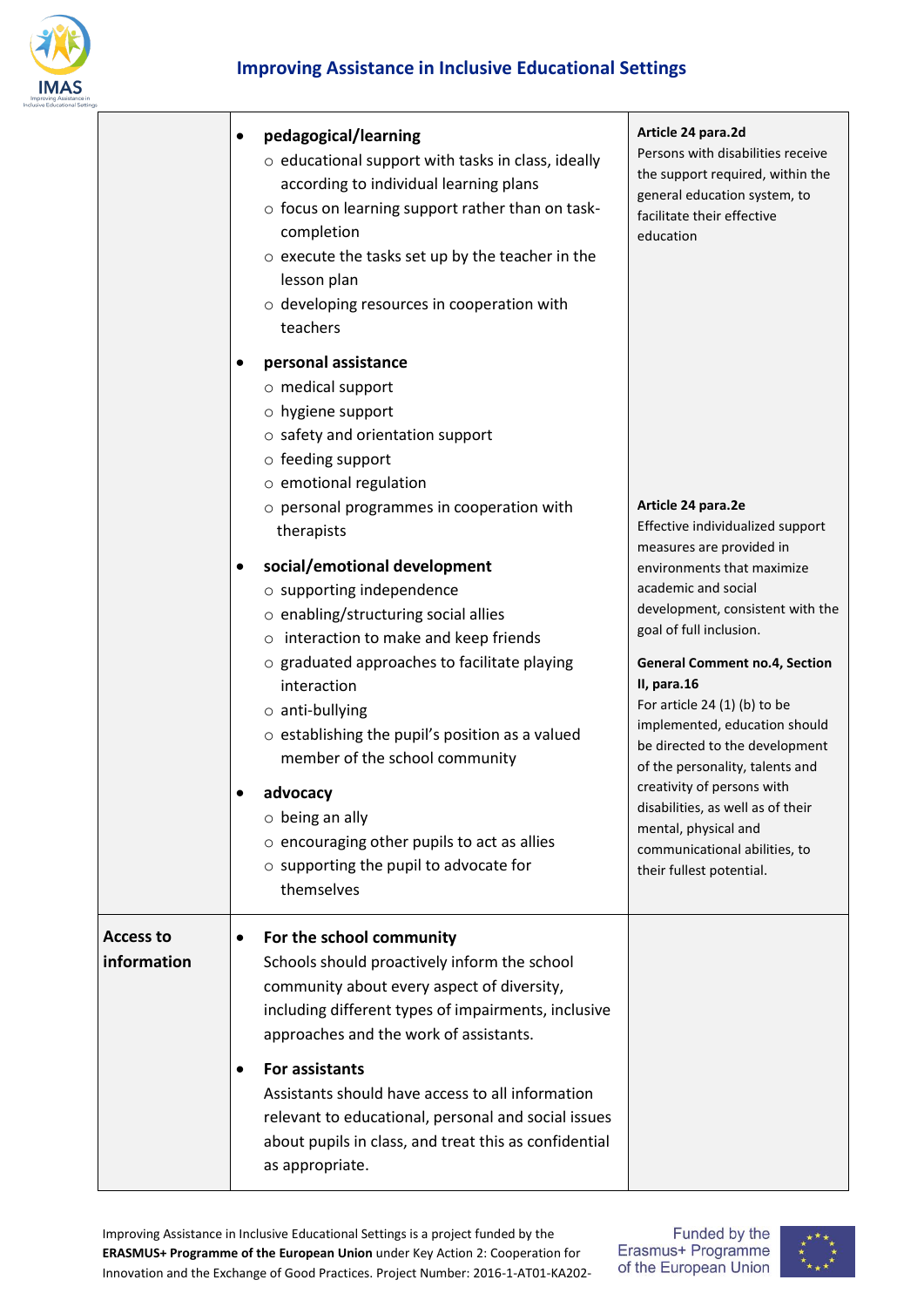

| <b>Roles and</b><br>responsibilities | <b>Support for all</b><br>$\bullet$<br>Assistants in every school should be enabled to<br>work in an autonomous and flexible way,<br>according to the needs of the school community in<br>general and of every pupil in particular. This<br>guarantees that the character of the assistance<br>service can develop in relation to the development<br>of each pupil (e.g. from direct support at the<br>beginning to enabling social interaction through<br>working with all pupils later).<br>The distribution of resources within a school<br>should be set up in a collaborative process where<br>all stakeholders (parents, pupils, teachers,<br>assistants) are able to have their voice heard.<br><b>Breadth of responsibility</b><br>Assistants should support all activities offered or<br>organized by schools, including leisure activities.<br>The responsibilities of the assistants should be<br>legally regulated and in accordance with their<br>qualification.<br><b>Distribution of responsibility</b><br>$\bullet$<br>Overall responsibility for pupils' learning remains<br>with their teacher at all times. | <b>General Comment no.4, Section</b><br>V, para.63(d)<br>A guarantee for students with<br>and without disabilities to the<br>same right to access inclusive<br>learning opportunities within the<br>general education system and,<br>for individual learners, to the<br>necessary support services at all<br>levels; |
|--------------------------------------|--------------------------------------------------------------------------------------------------------------------------------------------------------------------------------------------------------------------------------------------------------------------------------------------------------------------------------------------------------------------------------------------------------------------------------------------------------------------------------------------------------------------------------------------------------------------------------------------------------------------------------------------------------------------------------------------------------------------------------------------------------------------------------------------------------------------------------------------------------------------------------------------------------------------------------------------------------------------------------------------------------------------------------------------------------------------------------------------------------------------------------|----------------------------------------------------------------------------------------------------------------------------------------------------------------------------------------------------------------------------------------------------------------------------------------------------------------------|
| <b>Support for</b><br>assistants     | <b>Professional support</b><br>$\bullet$<br>Assistants should be supported by all parties<br>involved - at their place of work and from the<br>employer (if different). Professionalization of the<br>job also means that constructive systems of<br>appraisal need to be in place, e.g. supervision,<br>coaching, critical friends, reflection, monitoring<br>talks.                                                                                                                                                                                                                                                                                                                                                                                                                                                                                                                                                                                                                                                                                                                                                          |                                                                                                                                                                                                                                                                                                                      |
| <b>Conditions of</b><br>employment   | <b>Enabling the employer</b><br>$\bullet$<br>Adequate funds need to be provided so that<br>employers can develop clear and effective business<br>models for the recruitment and retention of<br>assistants. In this way employers can establish<br>long term labor relations with the employees and<br>can offer professional development and career<br>progression.                                                                                                                                                                                                                                                                                                                                                                                                                                                                                                                                                                                                                                                                                                                                                           |                                                                                                                                                                                                                                                                                                                      |

Funded by the Erasmus+ Programme of the European Union